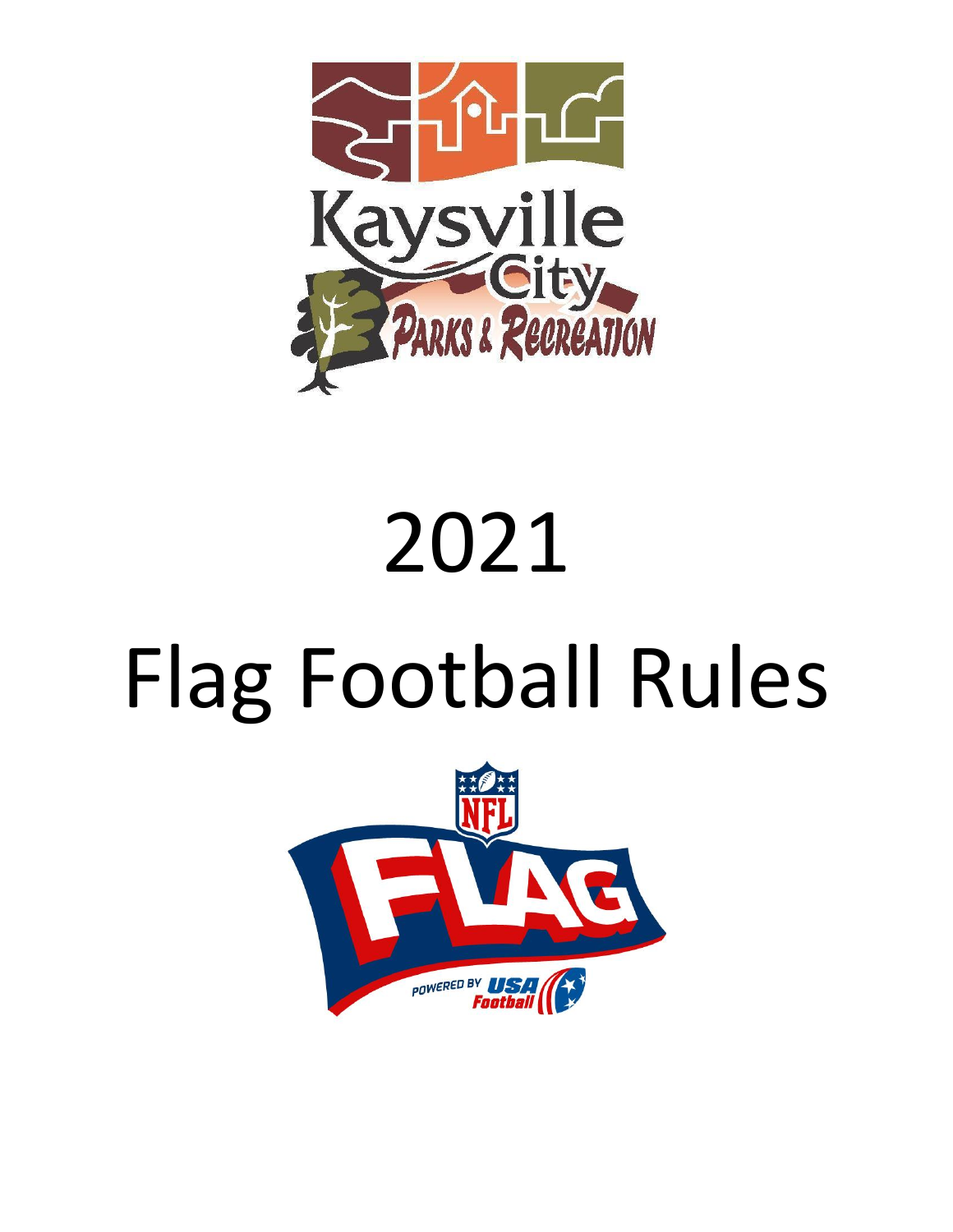# **Kaysville City Youth Flag Football Rules- 7 on 7**

#### **I. Game Rules**

- 1. At the start of each game, captains from both teams shall meet at midfield for the coin toss to determine who shall start with the ball. The visiting team shall call the toss.
- 2. The winner of the coin toss has the choice of offense or defense. The loser of the coin toss has the choice of direction (end zone to defend). Teams may not choose to defend the second half.
- 3. Teams play with 7 players, but can play with 5 or 6 players. If a team has 4 players or less, it will constitute a forfeit.
- 4. Players get an equal amount of playing time. Players with less skills play for at least half the game, players with higher skill level should be limited to about half the game to allow other to play.
- 5. Players should rotate and have the opportunity to play all positions (one player should not play QB the entire duration of the game).
- 6. The offensive team take possession at their 5 yard line and has four (4) plays to cross midfield. If a team crosses midfield (the line to gain), it has four (4) plays to score a touchdown.
- 7. If the offensive team fails to cross the line to gain or score, the opposing team takes possession on their 5 yard line. All possession changes except interceptions start on the 5 yard line.

# **II. Equipment**

- 1. Teams must use a standard size ball for their age group. Kindergarten-4<sup>th</sup> grade will use a Jr size football, 5<sup>th</sup> -9<sup>th</sup> grade will use an intermediate size ball.
- 2. The city provides each player with an official NFL Flag belt which must be worn during games.
- 3. Flags must be worn on each side of the players' hips in line with the hip joint.
- 4. The league provides each player with an Official NFL Flag Football Jersey which must be worn during games. Home teams wear dark jerseys; away teams wear light jerseys. Jerseys MUST be tucked in AT ALL TIMES.
- 5. Pants or shorts with belt loops or pockets are discouraged and pockets must be taped if worn.
- 6. Players must wear shoes. Cleats with exposed metal are NOT allowed.
- 7. Players may tape their forearms, hands and fingers. Players may wear gloves, elbow pads, and kneepads. Braces with exposed metal are not allowed.
- 8. Players must remove all watches, earrings and any other jewelry that the official deems hazardous.
- 9. All offensive players must have both flags on while on the field of play or face an improper equipment penalty (5 yards from the original line of scrimmage and loss of down). If the flag falls off while in the field of play, this penalty will not be assessed.

#### **Teams and eligibility**

- 1. All players must be registered with the league. Playing with unregistered players will result in immediate forfeiture of all games that the ineligible player played in.
- 2. Teams are required to report to their assigned field of play by the scheduled start time or face possible forfeiture.

#### **Regulation Play and Clock**

- 1. Game consists of two 20-minute halves. Halftime will be five minutes. Teams change ends to begin the second half.
- 2. **K-6 th Grade-** Games are played on a continuous clock. The clock stops only for time-outs.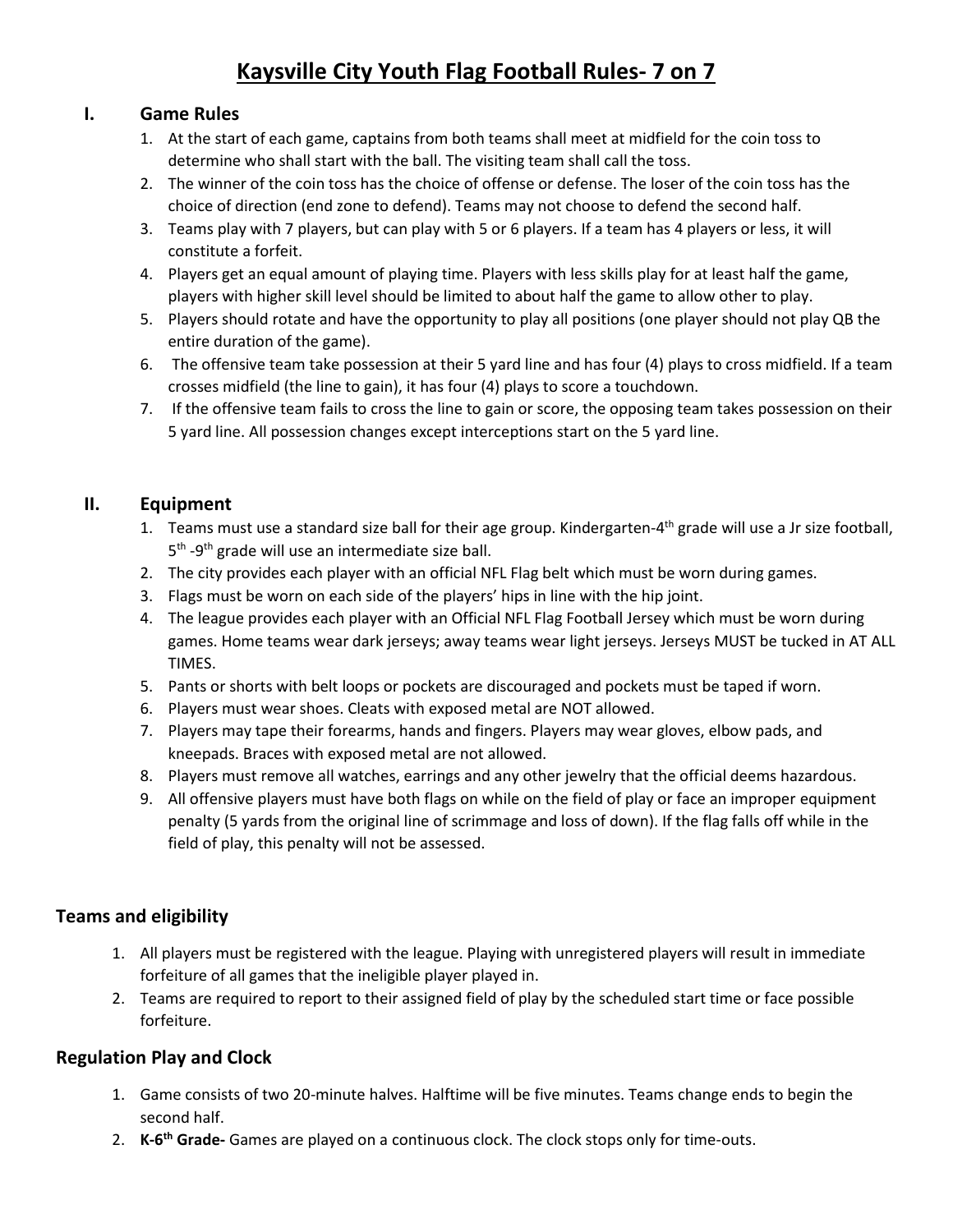- 3. **7 th -9 th Grade-** The clock runs during the first 18 minutes of each half unless a time-out is called. During the last 2 minutes of each half, the clock stops when there is an incomplete pass, a penalty, change of possession, or when a ball-carrier runs out of bounds.
- 4. Each time the ball is spotted, a team has 30 seconds to snap the ball. Teams will receive one warning before a delay-of-game penalty is enforced.
- 5. The offensive team has 30 seconds to snap the ball once it has been spotted. The offense may snap the ball at any time after the line judge has signaled the start of the 30 second snap count whether the defense is ready or not. The referee will warn the offensive team when there are 5 seconds left on the snap count clock.
- 6. Each team has one 60-second time out per half.
- 7. Officials can stop the clock at their discretion.
- 8. Games can/will end in a tie. No overtime.

#### **Coaches**

- 1. Coaches are volunteers whose role it is to help young people learn to play and enjoy football. Parents are encouraged to support their youth and their coach at all times.
- 2. ONE Coach in K-4<sup>th</sup> Grade age divisions are allowed on the field to assist players with their positions. At the snap, on-field coaches must be 5 yards behind their nearest player.
- 3. Coaches in all other age divisions may not come onto the field of play during a game unless a player is injured. Coaches who come on the field of play anytime during a game could be penalized. One sideline warning per game will be issued after which the following penalties will result:
	- i. Coach on the field during live action: unsportsmanlike conduct
	- ii. Coach on the field during a dead ball: delay of game
- 4. Coaches are expected to adhere to all NFL FLAG powered by USA Football philosophies, coaching guidelines and codes of conduct.
- 5. Only the head coach can address the officials.

#### **Conduct**

- 1. Any and all physical contact is limited to incidental contact that is a normal part of flag football.
- 2. Players are expected to behave in a civil manner. Flag slamming, flag throwing, or other uncivil acts will result in a verbal warning for the first offense and an unsportsmanlike conduct penalty for each subsequent offense.
- 3. Taunting, trash talking, cursing, or other offensive language or behavior by players, coaches or their fans will result in an unsportsmanlike conduct penalty for the first offense and forfeiture for the second offense.
- 4. Reckless play deemed by the referee to be potentially dangerous or harmful (e.g., tackling, elbowing, cheap shots, roughing, pushing, etc.) will result in an unsportsmanlike conduct penalty. Two such acts committed by one player during a game will result in automatic ejection.
- 5. Play that is deemed by the referee to intentionally malicious (e.g., clothes lining, blatant tackling with no effort to pull flags, etc.) will result in an unsportsmanlike conduct penalty and immediate player ejection. Two such acts by one team during a game will result in immediate forfeiture and potential league sanctions.
- 6. Players, teams, or coaches who are found to have intentionally cheated will be suspended indefinitely.
- 7. Players, coaches, or spectators who are ejected from a game, must vacate the premises. Failure to do so will result in game suspension and forfeiture.
- 8. Field supervisors and game officials have the authority to suspend play and declare a forfeit if players, fans, and/or coaches behave in a manner that is threatening or dangerous. One "game suspension" warning will be issued.
- 9. In addition to the penalties assessed during a game, conduct violations may carry additional penalties associated with league participation, and will be determined by league and city officials.
- 10. For safety reasons, spectators must be seated a minimum of 5 yards from the sidelines.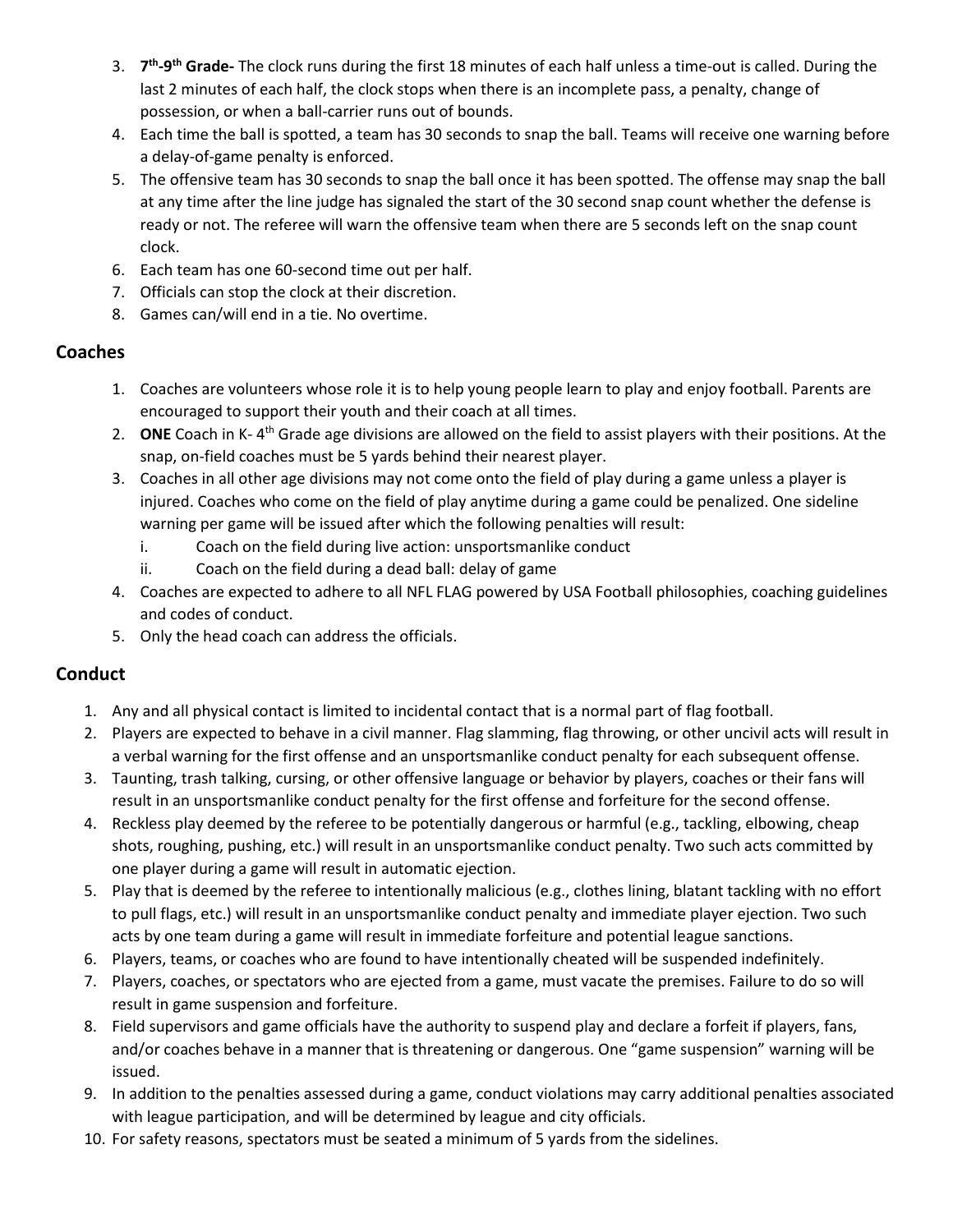# **Dead Ball**

- 1. Substitutions may be made on any dead ball.
- 2. Play is ruled dead when:
	- a. The ball touches the ground
	- b. Ball carrier's flag is pulled
	- c. Ball carrier steps out of bounds
	- d. Ball carrier's knee, elbow, hip, or backside touches the ground
	- e. When a touchdown or extra point is made.

# **Spotting the ball**

- 1. The ball is spotted where the ball is when the flag is pulled. The ball has to break the plane of the goal line for it to be considered a touchdown.
- 2. If a ball carrier's flag falls out while running, or if it otherwise becomes impossible to pull a players flag, that player can then be marked down by a defender placing both hands on the ball carrier. (two hand touch)
- 3. Defensive players that start a play without a flag can intercept a pass but cannot advance it. The ball is spotted where the interception occurred.
- 4. A team with a lead of 28 points or more cannot advance an interception. The ball will be spotted at the point of the interception and possession will be awarded to the intercepting team.
- 5. The play is ruled dead when the ball makes contact with the ground. In the case of a fumble or muffed snap, the ball is spotted at the forward-most grounded foot of the player who touched it.

# **Hiking**

- 1. The ball may either be snapped in between the center's legs or the center can turn and pitch it back to the quarterback, but the play will start when the ball moves, not when the quarterback gets the ball.
- 2. Center sneak plays are not allowed. Note: A center sneak is any play in which the ball is transferred immediately to the center from the player receiving the snap. A center must take at least one step forward to receive a legal forward pass or one step backward to accept a legal handoff or pitch.
- 3. The ball can be hiked from the center to any offensive player.
- 4. The ball must be snapped from the spot where the referee places it.
- 5. Any number of players may shift prior to the snap but only one player on offense is allowed in motion when the ball is being snapped. There is no minimum number of players on the line of scrimmage, only a center to hike the ball. The player in motion must be moving parallel to the line of scrimmage or in a backward direction. All other players on offense must be set prior to the snap.

# **Running**

- 1. Any player receiving a hand-off or a pitch behind the line of scrimmage is eligible to run the ball.
- 2. A player receiving a backwards pitch or backwards throw can then attempt a forward pass and throw the ball down field, as long as they're still behind the line of scrimmage.
- 3. The player receiving the snap is eligible to run only after a rusher crosses the line of scrimmage. Whomever receives the hiked ball is the QB. Running is never allowed when a play starts in a no-run zone.
- 4. Once the ball has been handed off or pitched, all defensive players are eligible to rush the ball carrier regardless of their positon prior to the snap.
- 5. No pitches or handoffs are allowed once the ball has crossed the line of scrimmage (no laterals).
- 6. (3<sup>rd</sup>-9<sup>th</sup> Graders) No-Run Zones are located in the 5 yards before each end zone and center line to gain.. A running play toward the goal line is not allowed when the ball is spotted in the No-Run zone. The only way to advance the ball from the No-Run zone is with a forward pass.
- 7. The rule related to the No-Run zone does not apply to the Kindergarten-2<sup>nd</sup> grade age groups.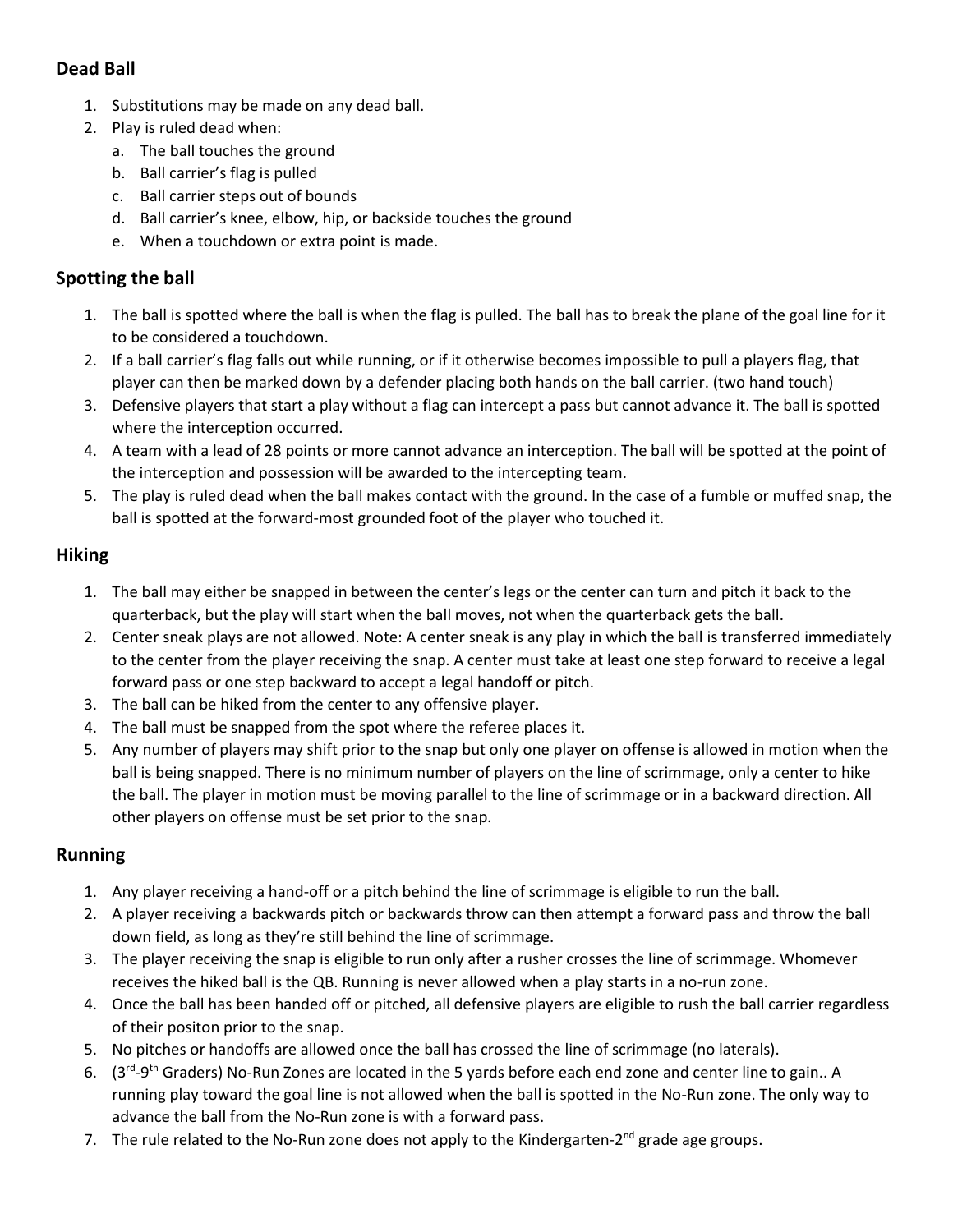- 8. If a player missing a flag takes a handoff, the player can be downed by a defensive player placing two hands on him/her (two hand touch).
- 9. Unlimited amounts of spin moves are allowed by the ball carrier.

# **Passing**

- 1. All forward passes must be received beyond the line of scrimmage. Note: a forward pass is any ball tossed or thrown overhand or underhand to a player standing in front of the player throwing it.
- 2. Once a legal forward pass is completed, no other passes, pitches, or handoffs are allowed.
- 3. A player receiving a backwards pitch or backwards throw can then attempt a forward pass and throw the ball down field, as long as they're still behind the line of scrimmage.
- 4. Shovel passes are allowed and subject to all the rules pertaining to forward passes.
- 5. The quarterbacks have 7 seconds to handoff or pass the ball. A violation will result in a loss of down.
- 6. Interceptions may be advanced including those made during extra point attempts with one exception. Interceptions can be made but not returned when the point differential is 28 points or greater. The intercepting team is awarded possession at the spot of the interception.

# **Receiving**

- 1. All players are eligible to receive forward passes or pitches.
- 2. If a player missing a flag catches a ball, the player can be downed by a defensive player placing both hands on him/her (two hand touch)
- 3. A player must have at least one foot inbounds when making a reception.
- 4. An offensive player who voluntarily runs out of bounds during live action may not return to the field of play until the ball is dead.
- 5. If a defensive player pulls a receivers flag prior to a legal reception of a pitch or forward pass, the defense will be flagged for illegal flag pull but the play will not be whistled dead. If the receiver catches the pass or pitch, the play will remain live until the receivers other flag is pulled. If both flags are pulled illegally and the catch is made, the play remains live until a defender touches the ball carrier with two hands (penalty will be assessed after the play).
- 6. When a pass is thrown, any player has a right to catch the ball. If in an attempt to catch the ball, a player hinders an opposing player by physical contact (pushing, shoving, slapping, etc.) pass interference will result. Referees will determine incidental contact that is a normal part of flag football.
- 7. If a ball is simultaneously caught by 2 opposing players, possession will be awarded to the offense with the ball being dead at the spot.
- 8. Receivers are not allowed to be impeded when going out to receive a pass.

# **Rushing the Quarterback**

- 1. All players who rush the passer must be a minimum of 7 yards from the line of scrimmage when the ball is snapped. An official on the field will stand seven yards from the line of scrimmage. Any player who wants to rush the quarterback must start behind that official. Rushers are not allowed to be impeded until they reach the line of scrimmage.
- 2. Wide receivers that cross the line of scrimmage to go out for a pass cannot be impeded.
- 3. Any number of players can rush the quarterback.
- 4. Rushers may jump to block a pass but may not make contact with the QB.
- 5. If a rusher leaves the rush line prior to the snap, he/she may return to the rush line, reset and then legally rush the quarterback.
- 6. Once the ball is handed off or pitched, the seven yard rushing rule is no longer in effect, and all defenders are eligible to rush.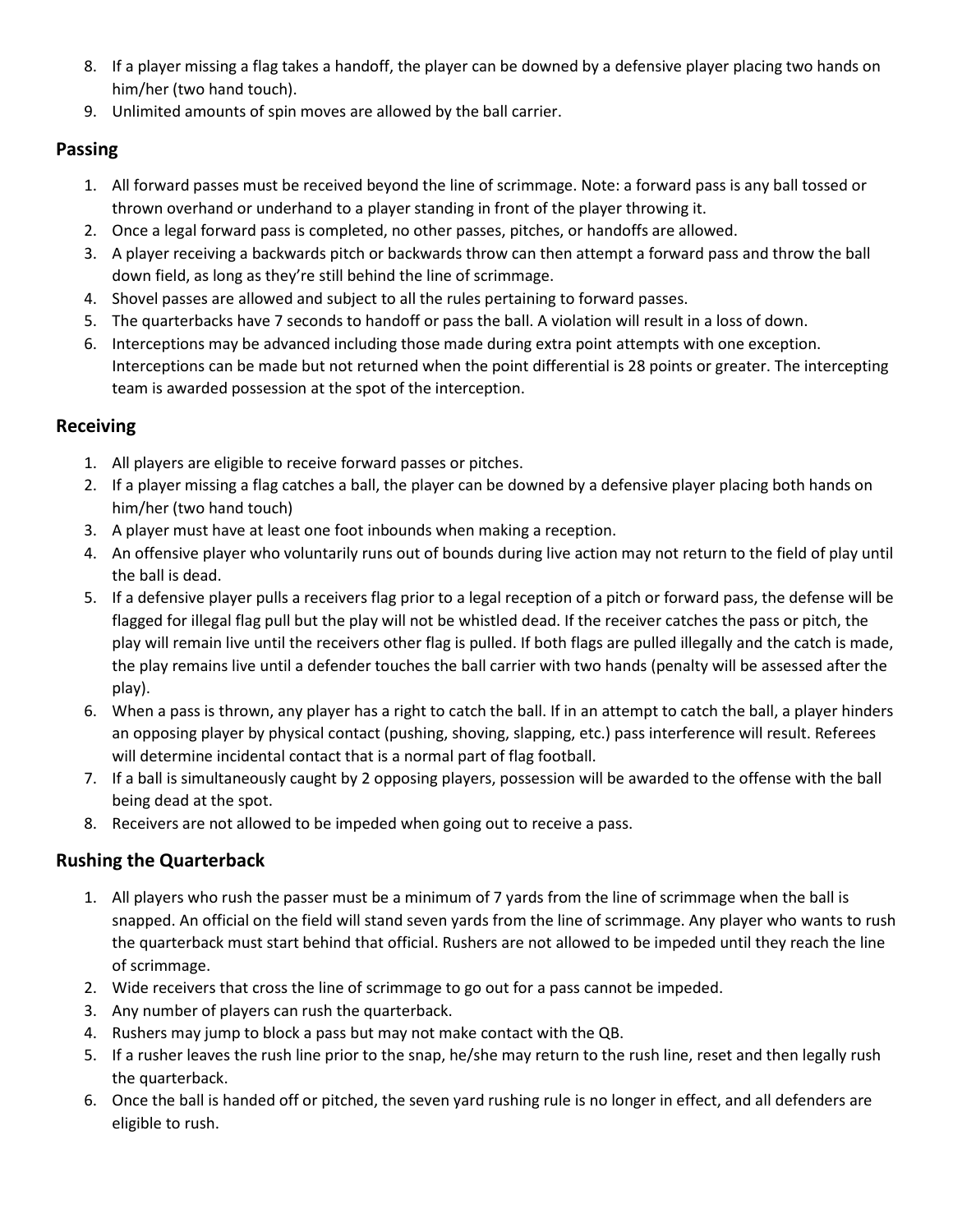- 7. The player receiving the snap is eligible to run when the rusher crosses the line of scrimmage except in the No-Run zone. If the rusher crossing the line is not an eligible (didn't start behind the 7 yard line) the play will continue, the referee will throw a flag, the player receiving the snap can pass or run. The penalty will be assessed after the play and can be declined by the offense in case of advantage.
- 8. The quarterback can run the ball when rushed except in the No Run Zone

## **Scoring**

- 1. Touchdowns are worth 6 points
- 2. Extra points are with 1 point from the 5 yard line or 2 points from the 12 yard line.
- 3. A safety is worth 2 points.
- 4. The defense may return an interception including extra point attempts during regulation. An interception returned for a score on an extra point attempt is always worth 2 points. The exception is when the defensive team is ahead by 28 or more points in which case the ball is spotted at the point of interception.

# **Rule Violations**

- 1. All penalties will be assessed at the end of the play
- 2. Spinning is allowed
- 3. Diving or leaping to advance the ball is not allowed. If a player dives or leaps, the ball will be marked where the player left his/her feet.
- 4. Blocking is not allowed. However, a player may set a screen as long as they do not extend their arms and initiate contact. A player may not run into or grab the defender in any way. A player may not extend his/her arms to impede the defender. No pushing or grabbing is allowed.
- 5. Any player that steps out of bounds during play must return to the field of play immediately or be penalized for illegal participation.
- 6. Any player that comes onto the field from out of bounds after the play has begun will be penalized for illegal participation.
- 7. Referees will determine incidental contact that results from normal play. Players must go for the flag; no pushing out of bounds, and no grabbing the ball carrier to enable the easier flag pulling.
- 8. Players may not question calls. Coaches may not question judgement calls.
- 9. Penalties may be declined.
- 10. In the case of offensive and defensive penalties occurring on the same play, the down will be replayed unless one of the infractions was a personal foul. In that case, the personal foul would take precedence over the nonpersonal foul. Example: a defender interferes with a pass and, following the whistle, the offensive player turns and pushes the defensive player in anger. While both the defense and offense are flagged respectively for pass interference and unsportsmanlike conduct, the offense alone would then be penalized for the personal foul of unsportsmanlike conduct.
- 11. Games cannot end on a defensive penalty, unless the offense declines it.
- 12. If a team calls a time-out when it has none left, the official will acknowledge the timeout request but a penalty will be assessed. For the losing team, the penalty is 5 yards and 15 seconds run off the clock. If the game clock has less than 15 seconds when such a time-out is called, the game clock will expire and will result in either half time or game over. For the winning team, the penalty is 5 yards.
- 13. The ball may not be stripped from the runner. Players need to go for the flags.
- 14. Flag guarding is when the player with the ball intentionally guards his/her flag by hitting or slapping the defensive players hand away from their flag. Flag guarding can also be hiding the flags under an un-tucked shirt, or tying the flags to the belt so they don't come off.